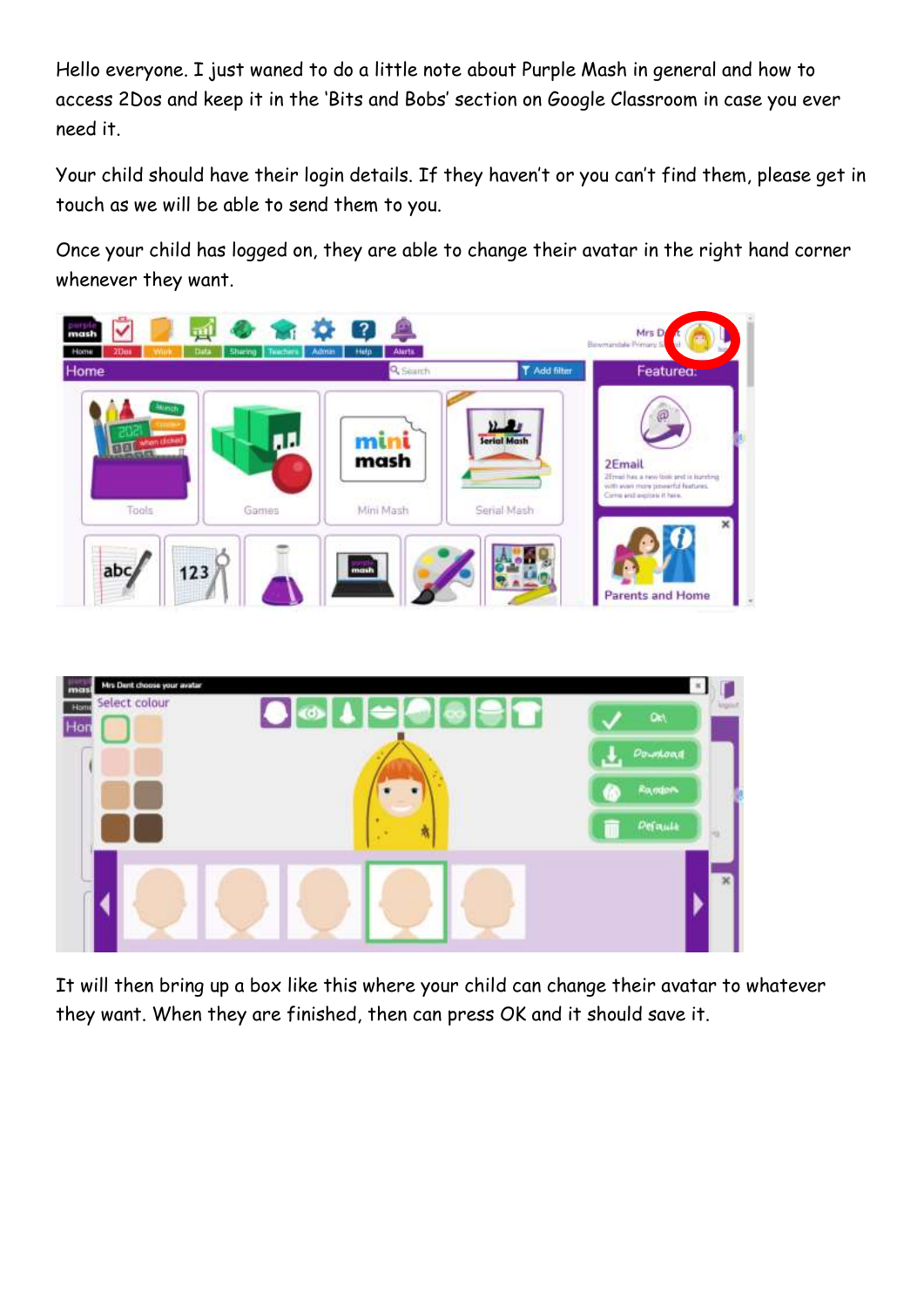## 2Dos

The Year 2 teachers can set 2Dos for the children to complete. This means we can give specific activities that go with what we are doing at the moment, or general activities to be having a go at. When you click on the red button at the top (2Dos) this should bring up any tasks that the teachers have set. Your child's buttons may look slightly different to mine, but they should have a button that allows them to launch or start the activity. Once on the activity, there should be instructions on what to do.



If the children have completed some work and saved it (see later), there will also be the option here to hand it in. This means it will send your child's teacher an alert to say the work has been handed in and they can look at it and write a comment back. If it isn't handed in, it might be that your child's teacher cannot see it, so this step is quite important.

When you have started the activity, if further help is needed, there should be a video button on most activities where a video is provided on what to do. This is just an example of one activity, but the video button should be on most tasks if needed.

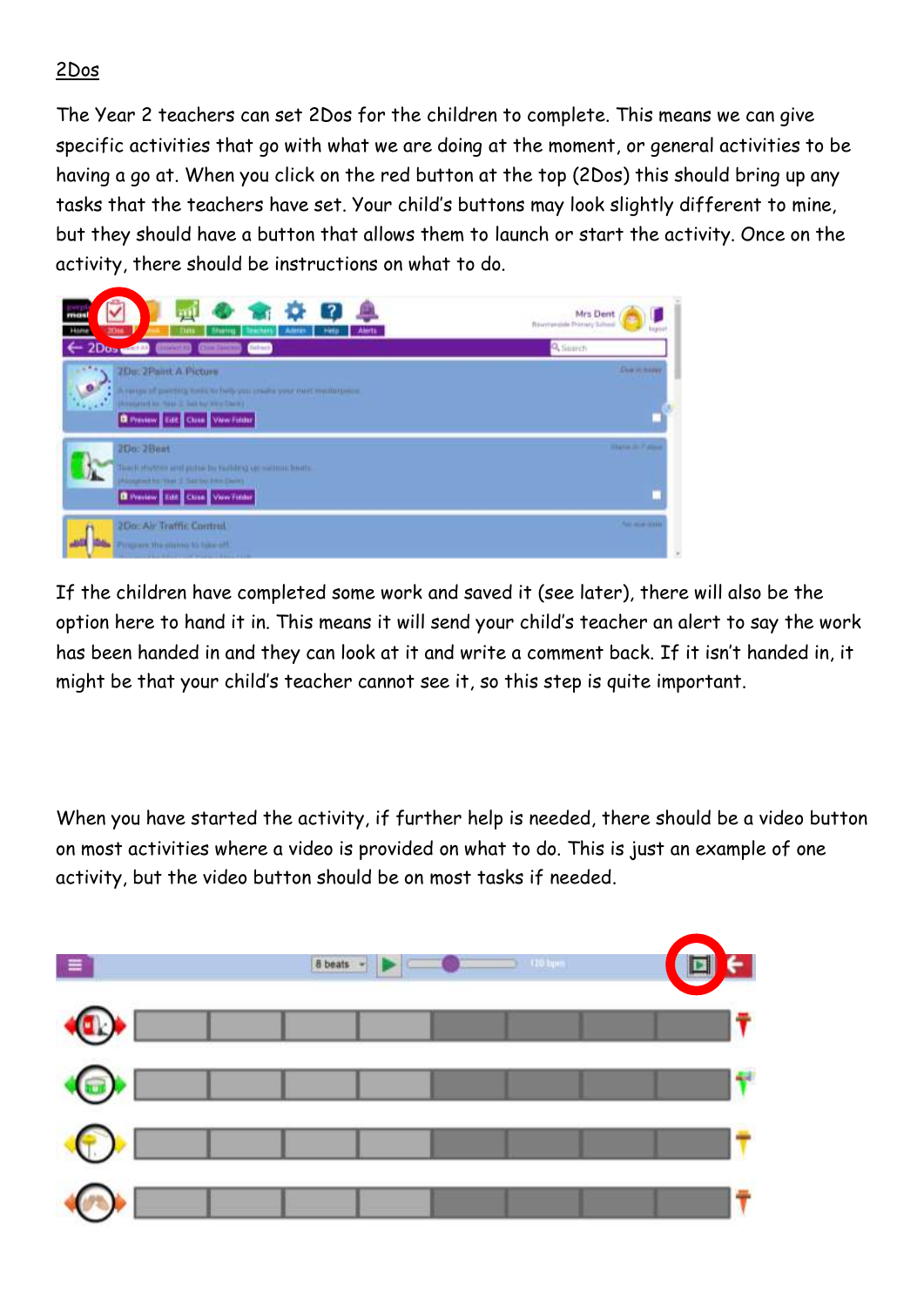There will be a menu at the side which gives different videos about the different things you can do on that activity. If you click here for the thing you want it to cover it should bring up the appropriate video.



When your child has finished the task and they are happy with what they have done, they can click on the red arrow in the top right corner. Remember to save and exit if they want their work to be kept. If you go back to the 2Do area (see earlier), there should be a button to hand it in and it will be sent to your child's teacher.